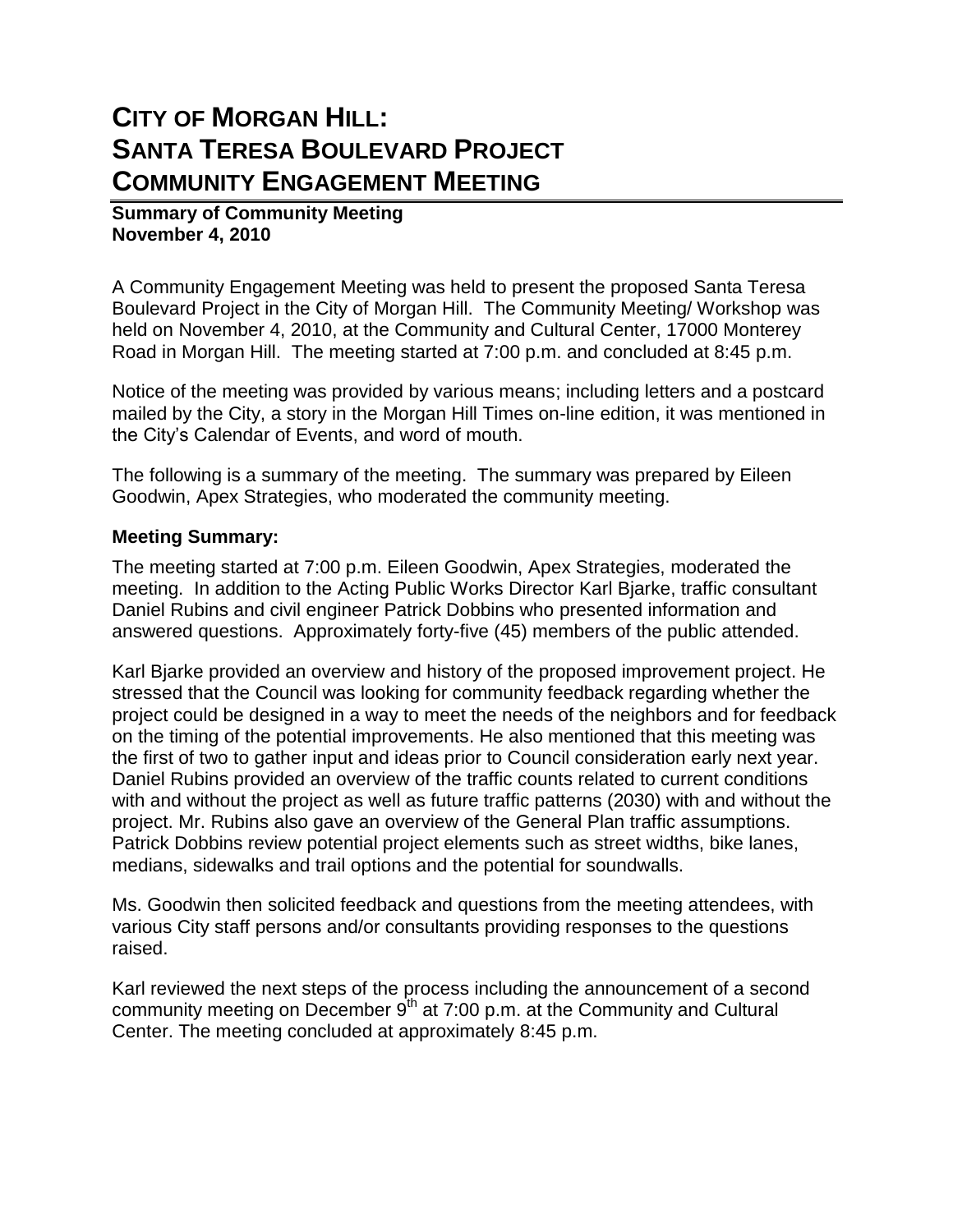## **Community Comments and Responses:**

The following comments and questions were made at the Community Meeting:

| <b>General Questions</b> |                                                                                                                                                         |                                                                                                                                                                                                                                      |
|--------------------------|---------------------------------------------------------------------------------------------------------------------------------------------------------|--------------------------------------------------------------------------------------------------------------------------------------------------------------------------------------------------------------------------------------|
|                          | <b>Comment/Question</b>                                                                                                                                 | <b>Response/Answer</b>                                                                                                                                                                                                               |
| 1                        | What will be the traffic load on Butterfield<br>Boulevard without the Santa Teresa<br>extension?                                                        | 24,000 vehicles per day on Butterfield<br>between Main and Diana, which is within<br>a 4-lane arterial capacity.                                                                                                                     |
| $\overline{2}$           | Where are people going from Hale Avenue to<br>DeWitt Avenue? Where are they going?                                                                      | There are both local and regional<br>destinations that are potentially served by<br>the proposed project.                                                                                                                            |
| 3                        | How many vehicles today on Butterfield Blvd?                                                                                                            | 13,000 vehicles per day on Butterfield<br>between Main and Diana.                                                                                                                                                                    |
| $\overline{4}$           | Is this project tied to the West Dunne Avenue<br>project?                                                                                               | No, West Dunne is a separate project.<br>Construction will begin in April for Dunne.                                                                                                                                                 |
| 5                        | How will the intersection be controlled at<br>West Dunne and Santa Teresa?                                                                              | A traffic signal would probably be<br>installed.                                                                                                                                                                                     |
| 6                        | What is the design speed limit for the project?                                                                                                         | 35 miles per hour.                                                                                                                                                                                                                   |
| $\overline{7}$           | Are street lights planned?                                                                                                                              | Yes                                                                                                                                                                                                                                  |
| 8                        | Some of these traffic volume estimates don't<br>seem to take into account Gilroy and Coyote<br>Valley growth. Coyote Valley will have<br>manufacturing. | The 2030 roadway forecasts include<br>existing employment entitlements in<br>Coyote Valley (consistent with the 2040<br>General Plan update) and the Gilroy<br>General Plan Growth.                                                  |
| 9                        | Were people notified of the action to fund this<br>proposed project in the FY 2006/07 Capital<br>Improvement Program (CIP)?                             | The neighbors were not notified about<br>this specific project as the Capital<br>Improvement Program is reviewed and<br>considered as part of the annual fiscal<br>year budget approval process which is<br>held as a public hearing |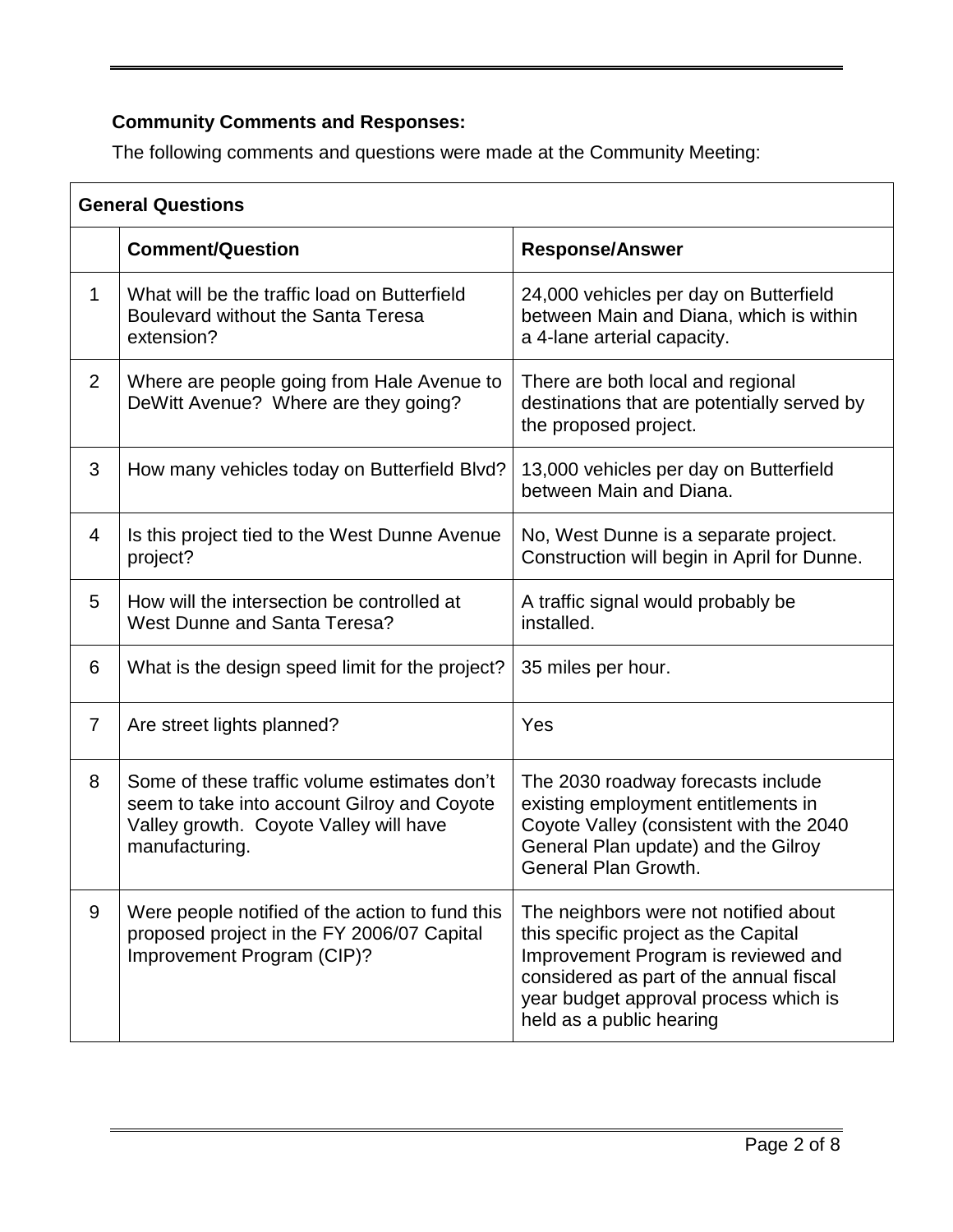| 10 | Resident says they might be able to support<br>a similar but smaller project. How much noise<br>will be generated? What is the effect of<br>soundwalls? How much noise during<br>construction? | These issues would be covered and<br>answered through an environmental<br>document, should the project move<br>forward                                                                                                                                                                                                                                                        |
|----|------------------------------------------------------------------------------------------------------------------------------------------------------------------------------------------------|-------------------------------------------------------------------------------------------------------------------------------------------------------------------------------------------------------------------------------------------------------------------------------------------------------------------------------------------------------------------------------|
| 11 | Is Butterfield extension between Tennant and<br>Monterey/Watsonville included in analysis?                                                                                                     | Yes.                                                                                                                                                                                                                                                                                                                                                                          |
| 12 | On hand out – report, referred to NCHRP<br>255. What is basis of that report?                                                                                                                  | The daily roadway forecasts were<br>developed based on the state of practice<br>techniques published in NCHRP 255<br>(National Cooperative Highway Research<br>Program). NCHRP 255 is published by<br>National Academy Press and is a state of<br>practice travel demand document based<br>on national research and analysis of<br>historical volume forecast techniques.     |
| 13 | Going from San José to Gilroy - is there a<br>bigger plan? Will the "whole road" be built or<br>this just pieces?                                                                              | There has been cooperative work done<br>with a variety of jurisdictions (Gilroy,<br>Santa Clara County, VTA and San Jose<br>to coordinate a broad vision for southern<br>Santa Clara County roadway<br>infrastructure. A 2-lane arterial roadway<br>will accommodate forecasted volumes<br>and this 90 foot right-of-way can<br>accommodate a 4-lane arterial beyond<br>2030. |
| 14 | Are we creating a sieve? Is this attracting<br>Highway 101 traffic?                                                                                                                            | No, based on year 2030 forecasts it is not<br>attracting traffic from the freeway. This<br>roadway is sized appropriately for<br>projected 2030 demand. This extension is<br>intended to serve the local community,<br>and improves connectivity in Morgan Hill.                                                                                                              |
| 15 | Is this going to be called Santa Teresa<br>Boulevard along its entire length, changing<br>the Hale Avenue name?                                                                                | Yes.                                                                                                                                                                                                                                                                                                                                                                          |
| 16 | Downtown businesses want traffic downtown.<br>Small businesses may want traffic.                                                                                                               | Comment noted. Outreach has been<br>conducted with downtown merchants and<br>the feedback has been mixed.                                                                                                                                                                                                                                                                     |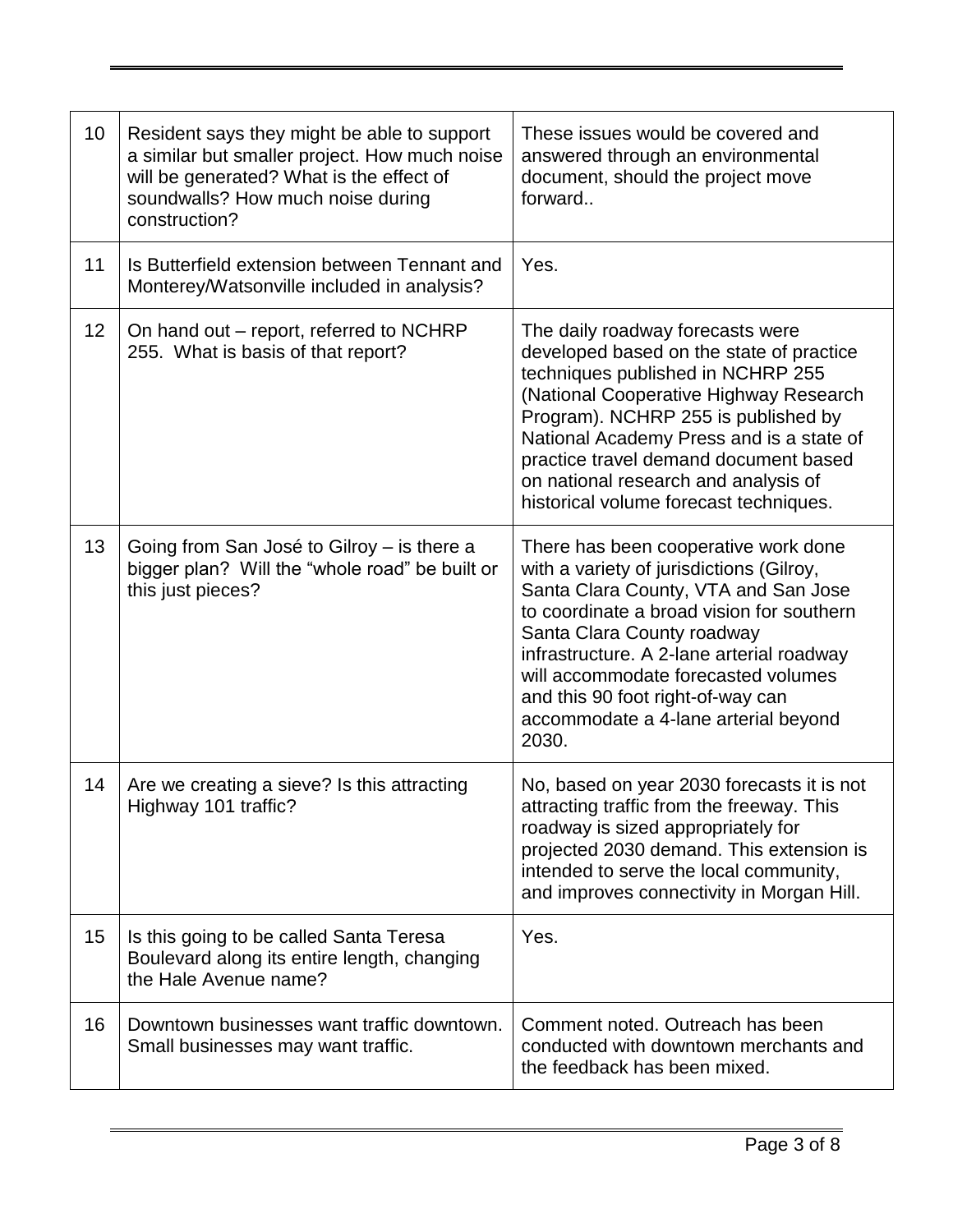| 17                                                 | With all budget challenges and maintenance<br>perhaps this project should not be done at<br>this time.                                                                                                                                               | Comment noted.                                                                                                                                                                                                                                                                            |
|----------------------------------------------------|------------------------------------------------------------------------------------------------------------------------------------------------------------------------------------------------------------------------------------------------------|-------------------------------------------------------------------------------------------------------------------------------------------------------------------------------------------------------------------------------------------------------------------------------------------|
| 18                                                 | San José – change Coyote Valley<br>assumptions - that would be a long ways off.<br>Were you aware of that?                                                                                                                                           | The 2030 roadway forecasts include<br>existing employment entitlements in<br>Coyote Valley (consistent with the 2040<br>General Plan update) and the Gilroy<br>General Plan Growth.                                                                                                       |
| What do attendees think about the Project Purpose? |                                                                                                                                                                                                                                                      |                                                                                                                                                                                                                                                                                           |
| 19                                                 | Does construction of this project make sense<br>under this budget, at this time? Ongoing<br>maintenance will be a concern.                                                                                                                           | Comment noted.                                                                                                                                                                                                                                                                            |
| 20                                                 | Is this being done because there is an<br>anticipated increase in growth on other<br>streets? Will other streets go over capacity?                                                                                                                   | Yes, this project reduces the volume on<br>some residential streets on the west side of<br>Morgan Hill that were not designed to carry<br>as much traffic. This project also provides a<br>direct alternative route to Monterey Road<br>where traffic would approach capacity in<br>2030. |
| 21                                                 | This project won't do any good for the<br>neighborhood. This only good for San Jose<br>to Gilroy traffic.                                                                                                                                            | Comment noted. See response to #21.                                                                                                                                                                                                                                                       |
| 22                                                 | Is there any plan for 101 South widening?                                                                                                                                                                                                            | Yes, carpool lanes would be added<br>between Morgan Hill and Gilroy as a part of<br>the Valley Transportation Plan (VTP) 2035<br>plan.                                                                                                                                                    |
| 23                                                 | Take issue with the presumption that this is a<br>good idea. Not a good idea to build it in<br>residential areas. Shouldn't spend our<br>money on this project. Speeding will be a<br>problem, need to be heavily policed. How<br>much will it cost? | The project will cost \$17.6 million.                                                                                                                                                                                                                                                     |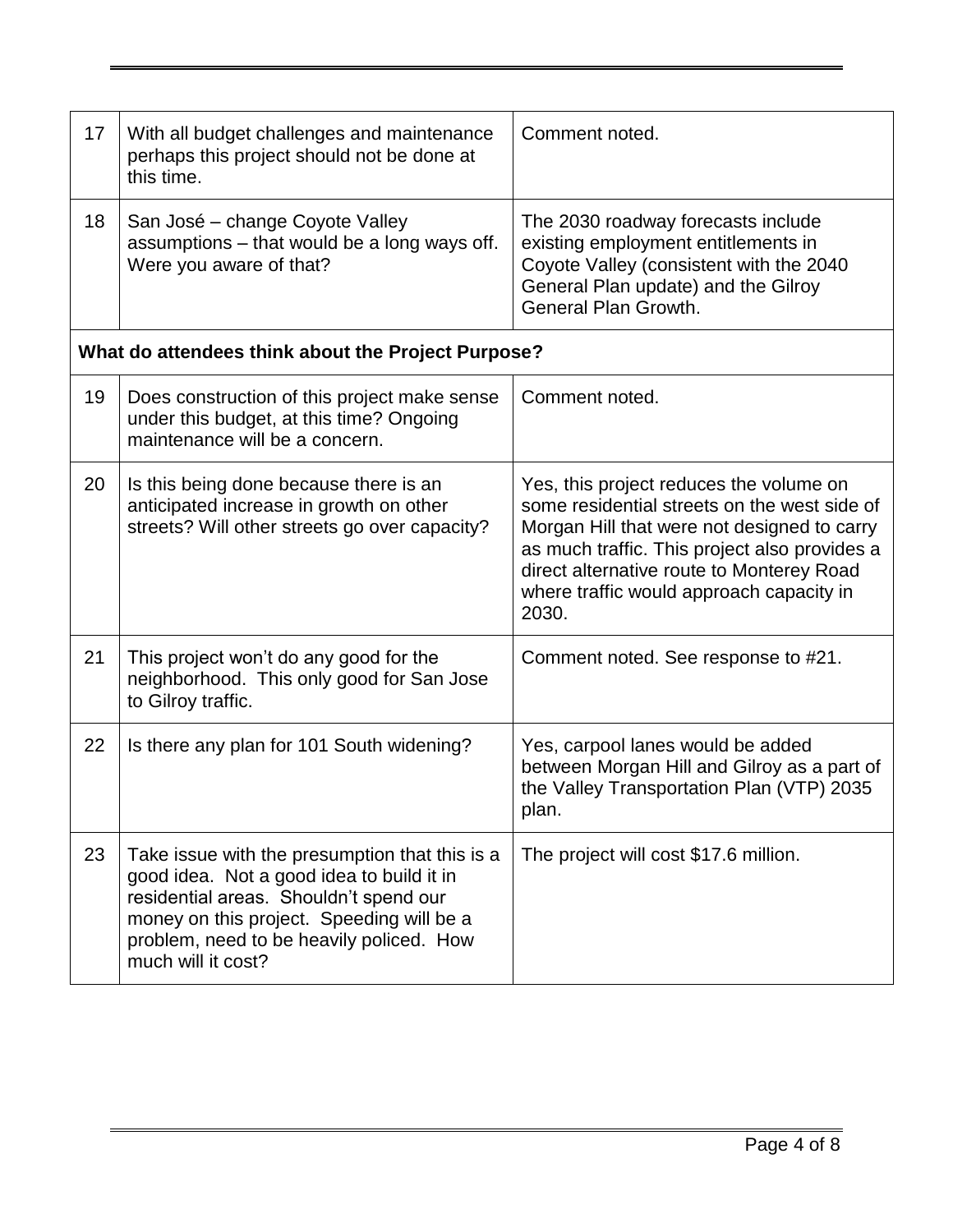| 24 | On West Dunne between Peak and DeWitt,<br>our cars hit all the time. Not by San José<br>people but by people driving by. This project<br>is to take care of existing traffic problems. It<br>is a good idea. Need to keep streets safe. I<br>have been harassed for getting into and out<br>of my own driveway. | Comment noted.                                                                                                                                                                                                                    |
|----|-----------------------------------------------------------------------------------------------------------------------------------------------------------------------------------------------------------------------------------------------------------------------------------------------------------------|-----------------------------------------------------------------------------------------------------------------------------------------------------------------------------------------------------------------------------------|
|    | What do attendees think about the topic of "traffic" related to this project?                                                                                                                                                                                                                                   |                                                                                                                                                                                                                                   |
| 25 | Streets will continue to have capacity<br>according to hand-out.                                                                                                                                                                                                                                                | Comment noted. Local residential streets<br>were not designed to carry existing volumes<br>or operate like arterial roadways. The<br>project has safety benefits, as well as,<br>providing improved connectivity and<br>capacity. |
| 26 | With addition of project there will be more<br>traffic on Main and Dunne, not less. Making<br>things worse.                                                                                                                                                                                                     | Comment noted. With the proposed<br>project, traffic is reduced on local<br>residential streets, Monterey Road and<br>Main Street east of Hale Avenue.                                                                            |
| 27 | Trying to get the idea of this project? What<br>about bike and walk?                                                                                                                                                                                                                                            | There are trails, sidewalks, and bike lanes<br>planned as part of project.                                                                                                                                                        |
| 28 | Monterey Road loses traffic. Everywhere<br>else is flat. Not a neighborhood benefit.                                                                                                                                                                                                                            | Comment noted. With the proposed<br>project existing and future traffic volumes<br>will shift from parallel roadways such as<br>Monterey Road and local streets west of<br>the proposed project.                                  |
| 29 | Burnett Avenue used to be un-developed.<br>Need to look at freeway extensions. Traffic<br>will increase no matter what we do. Need<br>this for safety for schools, church, etc. Just<br>from DeWitt to Hale, it will benefit us.                                                                                | Comment noted.                                                                                                                                                                                                                    |
| 30 | Dunne to Spring – might be benefit to get<br>people off DeWitt. Make road smaller.                                                                                                                                                                                                                              | Comment noted.                                                                                                                                                                                                                    |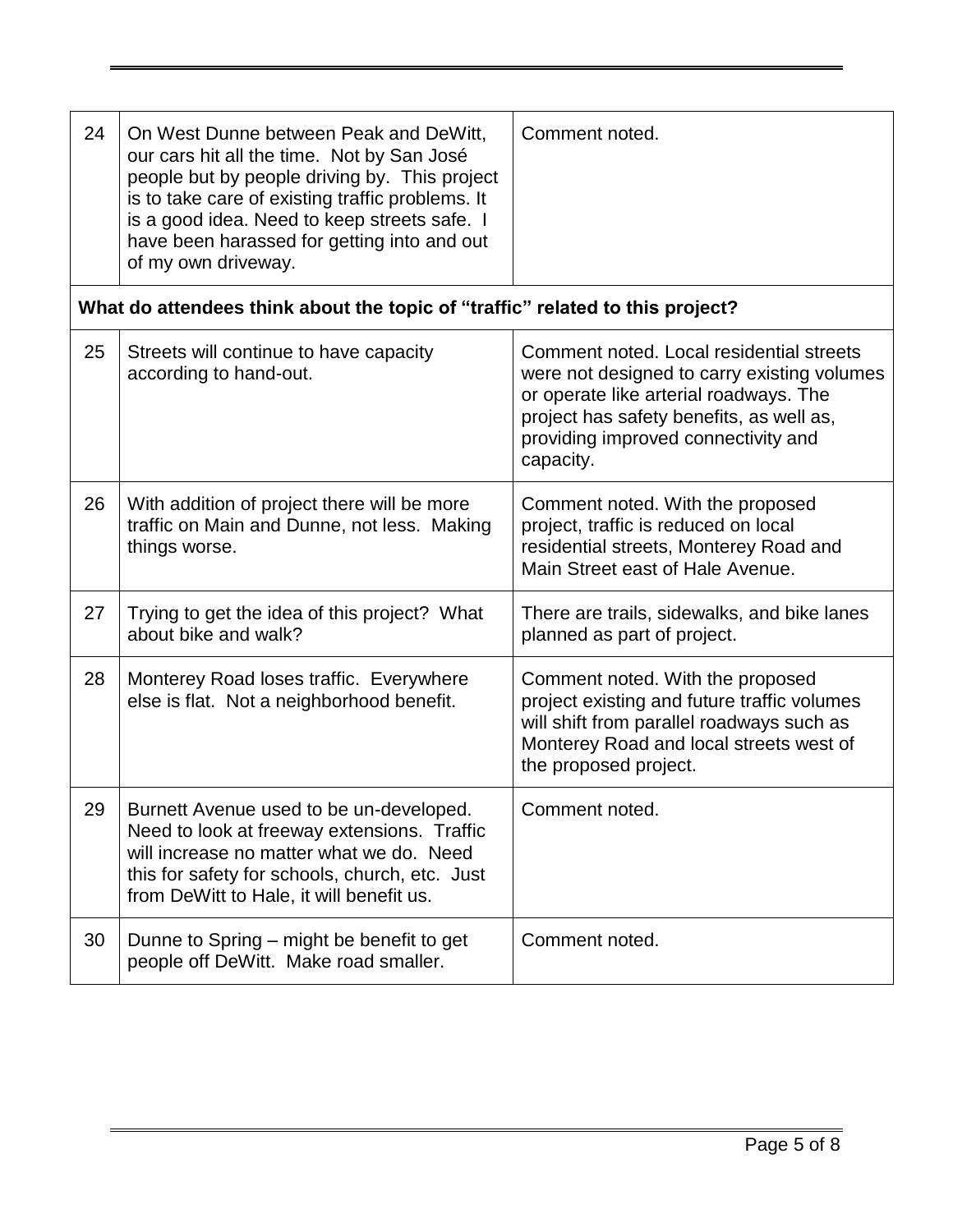| What do attendees think about the topic of "Trail / Sidewalk elements" related to this<br>project? |                                                                                                                                                                                                                                       |                       |
|----------------------------------------------------------------------------------------------------|---------------------------------------------------------------------------------------------------------------------------------------------------------------------------------------------------------------------------------------|-----------------------|
| 31                                                                                                 | Placement/alignment of proposed project,<br>push it away from our homes as much as<br>possible. Berm and trees are good. Get it<br>away from Dry Creek Court. Provide a bike<br>lane that would be useful for the kids<br>especially. | Comment noted.        |
| 32                                                                                                 | Likes the bike trail and connection on Spring<br>and DeWitt. No lanes to tie to at the ends of<br>the project though. No sidewalks on existing<br>streets that this project would tie in to.                                          | Comment noted.        |
| 33                                                                                                 | Huge proponent of the project. Lots of trails<br>don't go anywhere. As a biker, multi-modal<br>paths don't work, bikers don't like them.                                                                                              | Comment noted.        |
| 34                                                                                                 | Bikers use the corridor/project area now, so<br>do pedestrians. There is a need for this to<br>accommodate bikes and pedestrians.                                                                                                     | Comment noted.        |
| 35                                                                                                 | Spring Hill, Rocky Garcia's first project. 115<br>foot right-of-way required of that<br>development. Take that right-of-way, buy the<br>additional right-of-way and continue it all the<br>way through at that width.                 | Comment noted.        |
| What do attendees think about the topic of "medians" related to this project?                      |                                                                                                                                                                                                                                       |                       |
| 36                                                                                                 | Maybe use a swale, not a raised median.                                                                                                                                                                                               | Comment noted.        |
| 37                                                                                                 | Concern re the size makes it closer to the<br>Spring Hill drive. Two lane, with bicycle<br>lanes preferred make cross section as<br>narrow as possible and shift it over.                                                             | Comment noted.        |
| 38                                                                                                 | Is percolation pond going?                                                                                                                                                                                                            | It will be relocated. |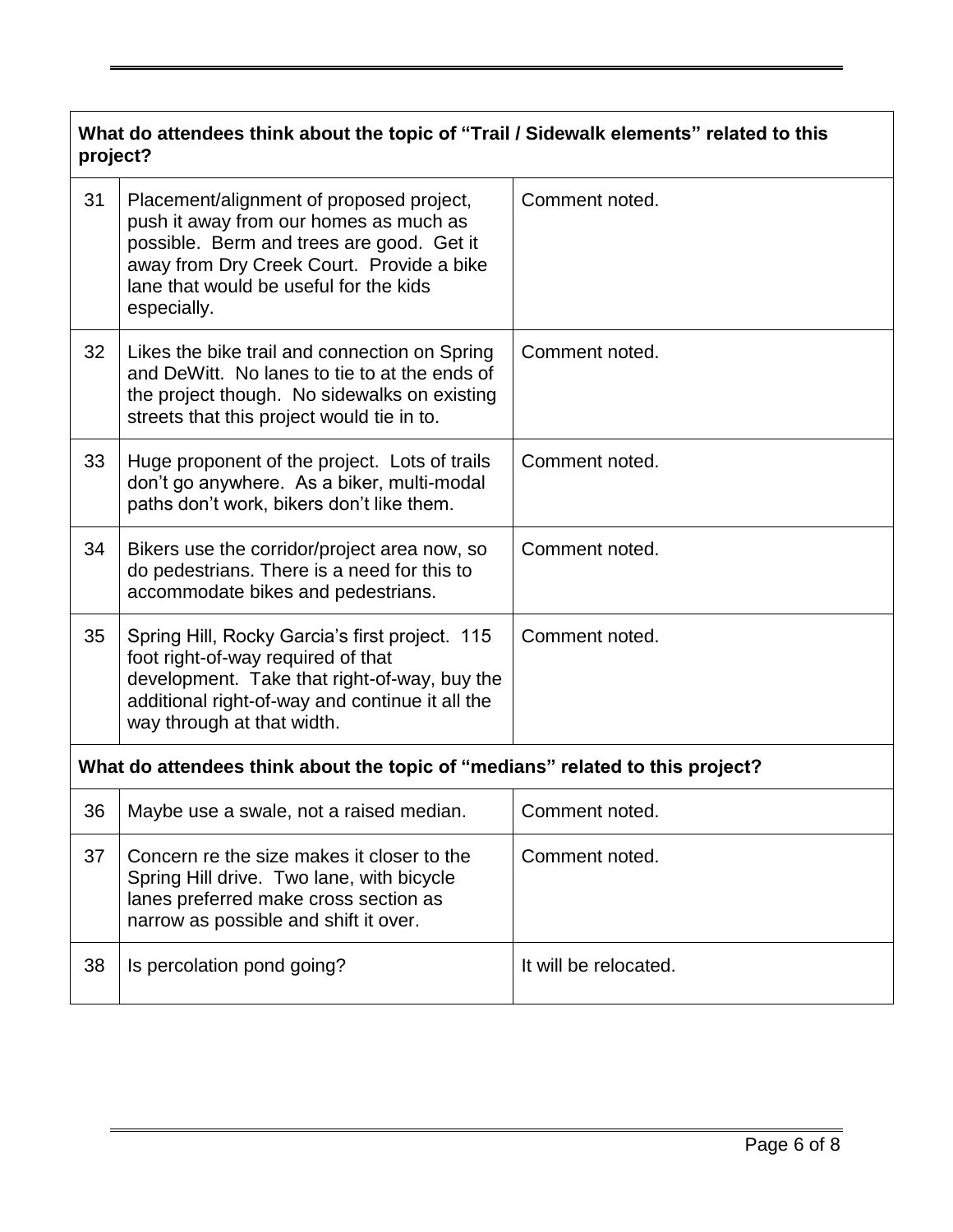| What do attendees think about the topic of "Soundwalls" related to this project? |                                                                                                                                                                                                                                                                                                                 |                                                                                                                                                                                                                                                                                                                                                                                                                               |
|----------------------------------------------------------------------------------|-----------------------------------------------------------------------------------------------------------------------------------------------------------------------------------------------------------------------------------------------------------------------------------------------------------------|-------------------------------------------------------------------------------------------------------------------------------------------------------------------------------------------------------------------------------------------------------------------------------------------------------------------------------------------------------------------------------------------------------------------------------|
| 39                                                                               | Bought house in 2007. Concern regarding a<br>45 to 50 mile per hour speed limit. It will be<br>loud. Will lose the ability to sleep with<br>windows open. Concerning the Capital<br>Improvement Program, did not know of it, it<br>was not disclosed. May not have bought<br>home if knew of potential project. | Proposed design is for a 35 mph speed<br>limit. Comment noted.                                                                                                                                                                                                                                                                                                                                                                |
| 40                                                                               | If property adjoins the project, would people<br>have access?                                                                                                                                                                                                                                                   | Not currently designed to have adjacent<br>neighbors directly access project. The City<br>would not want backing out onto roadway<br>to occur.                                                                                                                                                                                                                                                                                |
| 41                                                                               | Soundwalls will attract graffiti. What can be<br>done about that?                                                                                                                                                                                                                                               | City to research and bring back<br>information for next meeting.                                                                                                                                                                                                                                                                                                                                                              |
| 42                                                                               | Get noise information for next meeting.                                                                                                                                                                                                                                                                         | City will bring more information regarding<br>mitigation effects of soundwalls to next<br>meeting                                                                                                                                                                                                                                                                                                                             |
| Timing:                                                                          |                                                                                                                                                                                                                                                                                                                 |                                                                                                                                                                                                                                                                                                                                                                                                                               |
| 43                                                                               | Meeting participants were asked when they<br>thought this project should be completed.<br>(Not all in attendance chose to vote). Their<br>responses:                                                                                                                                                            | 9<br>Within the next 5 years<br>Between 5 and 10 years<br>$\overline{0}$<br>More than 10 years<br>$\overline{2}$<br>18 Never                                                                                                                                                                                                                                                                                                  |
| <b>Final Questions and Comments:</b>                                             |                                                                                                                                                                                                                                                                                                                 |                                                                                                                                                                                                                                                                                                                                                                                                                               |
| 44                                                                               | Traffic signals – where? Opposed to project<br>on signals alone. Every traffic light takes an<br>additional two minutes of time. Concern<br>about traffic backing up.                                                                                                                                           | City will bring more information on how<br>intersections could be controlled to next<br>meeting. Based on the Morgan Hill<br><b>General Plan Circulation Element Network</b><br>and Policy Revisions Transportation<br>Impact Analysis (July 2009), the<br>intersection of Hale and Dunne would<br>operate at level of service (LOS) C with an<br>average delay of 24 seconds per vehicle<br>during the AM and PM peak hours. |
| 45                                                                               | Would properties be taken to complete the<br>project?                                                                                                                                                                                                                                                           | Yes, that is likely.                                                                                                                                                                                                                                                                                                                                                                                                          |